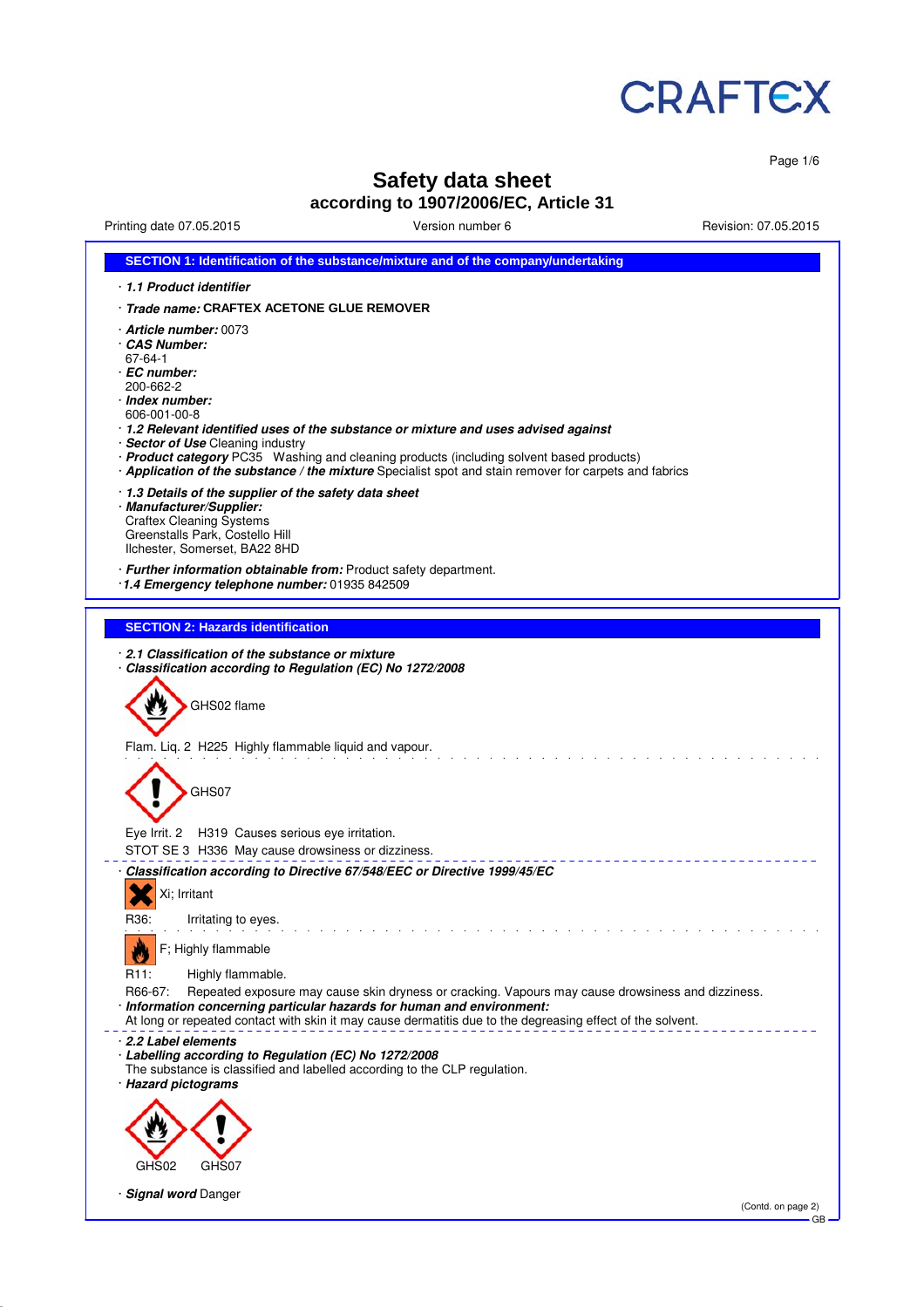Printing date 07.05.2015 **Version number 6** Newsley Revision: 07.05.2015

## **Trade name: CRAFTEX ACETONE GLUE REMOVER**

| · Hazard-determining components of labelling:<br>acetone<br>· Hazard statements<br>H225 Highly flammable liquid and vapour.<br>H319 Causes serious eye irritation.<br>H336 May cause drowsiness or dizziness.<br>· Precautionary statements<br>P <sub>101</sub><br>If medical advice is needed, have product container or label at hand.<br>P <sub>102</sub><br>Keep out of reach of children.<br>Read label before use.<br>P <sub>103</sub><br>Keep away from heat/sparks/open flames/hot surfaces. - No smoking.<br>P210<br>Use explosion-proof electrical/ventilating/lighting/equipment.<br>P <sub>241</sub><br>shower.<br>to do. Continue rinsing.<br>Store locked up.<br>P405<br>P501<br>Dispose of contents/container in accordance with local/regional/national/international regulations.<br>· Additional information:<br>EUH066 Repeated exposure may cause skin dryness or cracking.<br>2.3 Other hazards<br>· Results of PBT and vPvB assessment<br>$\cdot$ <b>PBT:</b> Not applicable.<br>$\cdot$ vPvB: Not applicable.<br><b>SECTION 3: Composition/information on ingredients</b><br>3.1 Chemical characterisation: Substances<br>CAS No. Description<br>67-64-1 acetone<br>· Identification number(s)<br>$\cdot$ EC number: 200-662-2 | P303+P361+P353 IF ON SKIN (or hair): Remove/Take off immediately all contaminated clothing. Rinse skin with water/<br>P305+P351+P338 IF IN EYES: Rinse cautiously with water for several minutes. Remove contact lenses, if present and easy |  | (Contd. of page 1) |  |  |  |
|-------------------------------------------------------------------------------------------------------------------------------------------------------------------------------------------------------------------------------------------------------------------------------------------------------------------------------------------------------------------------------------------------------------------------------------------------------------------------------------------------------------------------------------------------------------------------------------------------------------------------------------------------------------------------------------------------------------------------------------------------------------------------------------------------------------------------------------------------------------------------------------------------------------------------------------------------------------------------------------------------------------------------------------------------------------------------------------------------------------------------------------------------------------------------------------------------------------------------------------------------------|----------------------------------------------------------------------------------------------------------------------------------------------------------------------------------------------------------------------------------------------|--|--------------------|--|--|--|
|                                                                                                                                                                                                                                                                                                                                                                                                                                                                                                                                                                                                                                                                                                                                                                                                                                                                                                                                                                                                                                                                                                                                                                                                                                                       |                                                                                                                                                                                                                                              |  |                    |  |  |  |
|                                                                                                                                                                                                                                                                                                                                                                                                                                                                                                                                                                                                                                                                                                                                                                                                                                                                                                                                                                                                                                                                                                                                                                                                                                                       |                                                                                                                                                                                                                                              |  |                    |  |  |  |
|                                                                                                                                                                                                                                                                                                                                                                                                                                                                                                                                                                                                                                                                                                                                                                                                                                                                                                                                                                                                                                                                                                                                                                                                                                                       |                                                                                                                                                                                                                                              |  |                    |  |  |  |
|                                                                                                                                                                                                                                                                                                                                                                                                                                                                                                                                                                                                                                                                                                                                                                                                                                                                                                                                                                                                                                                                                                                                                                                                                                                       |                                                                                                                                                                                                                                              |  |                    |  |  |  |
|                                                                                                                                                                                                                                                                                                                                                                                                                                                                                                                                                                                                                                                                                                                                                                                                                                                                                                                                                                                                                                                                                                                                                                                                                                                       |                                                                                                                                                                                                                                              |  |                    |  |  |  |
|                                                                                                                                                                                                                                                                                                                                                                                                                                                                                                                                                                                                                                                                                                                                                                                                                                                                                                                                                                                                                                                                                                                                                                                                                                                       |                                                                                                                                                                                                                                              |  |                    |  |  |  |
|                                                                                                                                                                                                                                                                                                                                                                                                                                                                                                                                                                                                                                                                                                                                                                                                                                                                                                                                                                                                                                                                                                                                                                                                                                                       |                                                                                                                                                                                                                                              |  |                    |  |  |  |
|                                                                                                                                                                                                                                                                                                                                                                                                                                                                                                                                                                                                                                                                                                                                                                                                                                                                                                                                                                                                                                                                                                                                                                                                                                                       |                                                                                                                                                                                                                                              |  |                    |  |  |  |
|                                                                                                                                                                                                                                                                                                                                                                                                                                                                                                                                                                                                                                                                                                                                                                                                                                                                                                                                                                                                                                                                                                                                                                                                                                                       |                                                                                                                                                                                                                                              |  |                    |  |  |  |
|                                                                                                                                                                                                                                                                                                                                                                                                                                                                                                                                                                                                                                                                                                                                                                                                                                                                                                                                                                                                                                                                                                                                                                                                                                                       |                                                                                                                                                                                                                                              |  |                    |  |  |  |
|                                                                                                                                                                                                                                                                                                                                                                                                                                                                                                                                                                                                                                                                                                                                                                                                                                                                                                                                                                                                                                                                                                                                                                                                                                                       |                                                                                                                                                                                                                                              |  |                    |  |  |  |
|                                                                                                                                                                                                                                                                                                                                                                                                                                                                                                                                                                                                                                                                                                                                                                                                                                                                                                                                                                                                                                                                                                                                                                                                                                                       |                                                                                                                                                                                                                                              |  |                    |  |  |  |
|                                                                                                                                                                                                                                                                                                                                                                                                                                                                                                                                                                                                                                                                                                                                                                                                                                                                                                                                                                                                                                                                                                                                                                                                                                                       |                                                                                                                                                                                                                                              |  |                    |  |  |  |
|                                                                                                                                                                                                                                                                                                                                                                                                                                                                                                                                                                                                                                                                                                                                                                                                                                                                                                                                                                                                                                                                                                                                                                                                                                                       |                                                                                                                                                                                                                                              |  |                    |  |  |  |
|                                                                                                                                                                                                                                                                                                                                                                                                                                                                                                                                                                                                                                                                                                                                                                                                                                                                                                                                                                                                                                                                                                                                                                                                                                                       |                                                                                                                                                                                                                                              |  |                    |  |  |  |
|                                                                                                                                                                                                                                                                                                                                                                                                                                                                                                                                                                                                                                                                                                                                                                                                                                                                                                                                                                                                                                                                                                                                                                                                                                                       |                                                                                                                                                                                                                                              |  |                    |  |  |  |
|                                                                                                                                                                                                                                                                                                                                                                                                                                                                                                                                                                                                                                                                                                                                                                                                                                                                                                                                                                                                                                                                                                                                                                                                                                                       |                                                                                                                                                                                                                                              |  |                    |  |  |  |
|                                                                                                                                                                                                                                                                                                                                                                                                                                                                                                                                                                                                                                                                                                                                                                                                                                                                                                                                                                                                                                                                                                                                                                                                                                                       |                                                                                                                                                                                                                                              |  |                    |  |  |  |
|                                                                                                                                                                                                                                                                                                                                                                                                                                                                                                                                                                                                                                                                                                                                                                                                                                                                                                                                                                                                                                                                                                                                                                                                                                                       |                                                                                                                                                                                                                                              |  |                    |  |  |  |
|                                                                                                                                                                                                                                                                                                                                                                                                                                                                                                                                                                                                                                                                                                                                                                                                                                                                                                                                                                                                                                                                                                                                                                                                                                                       |                                                                                                                                                                                                                                              |  |                    |  |  |  |
|                                                                                                                                                                                                                                                                                                                                                                                                                                                                                                                                                                                                                                                                                                                                                                                                                                                                                                                                                                                                                                                                                                                                                                                                                                                       |                                                                                                                                                                                                                                              |  |                    |  |  |  |
|                                                                                                                                                                                                                                                                                                                                                                                                                                                                                                                                                                                                                                                                                                                                                                                                                                                                                                                                                                                                                                                                                                                                                                                                                                                       |                                                                                                                                                                                                                                              |  |                    |  |  |  |
|                                                                                                                                                                                                                                                                                                                                                                                                                                                                                                                                                                                                                                                                                                                                                                                                                                                                                                                                                                                                                                                                                                                                                                                                                                                       |                                                                                                                                                                                                                                              |  |                    |  |  |  |
|                                                                                                                                                                                                                                                                                                                                                                                                                                                                                                                                                                                                                                                                                                                                                                                                                                                                                                                                                                                                                                                                                                                                                                                                                                                       |                                                                                                                                                                                                                                              |  |                    |  |  |  |
|                                                                                                                                                                                                                                                                                                                                                                                                                                                                                                                                                                                                                                                                                                                                                                                                                                                                                                                                                                                                                                                                                                                                                                                                                                                       |                                                                                                                                                                                                                                              |  |                    |  |  |  |
|                                                                                                                                                                                                                                                                                                                                                                                                                                                                                                                                                                                                                                                                                                                                                                                                                                                                                                                                                                                                                                                                                                                                                                                                                                                       |                                                                                                                                                                                                                                              |  |                    |  |  |  |
|                                                                                                                                                                                                                                                                                                                                                                                                                                                                                                                                                                                                                                                                                                                                                                                                                                                                                                                                                                                                                                                                                                                                                                                                                                                       |                                                                                                                                                                                                                                              |  |                    |  |  |  |
|                                                                                                                                                                                                                                                                                                                                                                                                                                                                                                                                                                                                                                                                                                                                                                                                                                                                                                                                                                                                                                                                                                                                                                                                                                                       |                                                                                                                                                                                                                                              |  |                    |  |  |  |
|                                                                                                                                                                                                                                                                                                                                                                                                                                                                                                                                                                                                                                                                                                                                                                                                                                                                                                                                                                                                                                                                                                                                                                                                                                                       |                                                                                                                                                                                                                                              |  |                    |  |  |  |
|                                                                                                                                                                                                                                                                                                                                                                                                                                                                                                                                                                                                                                                                                                                                                                                                                                                                                                                                                                                                                                                                                                                                                                                                                                                       |                                                                                                                                                                                                                                              |  |                    |  |  |  |
|                                                                                                                                                                                                                                                                                                                                                                                                                                                                                                                                                                                                                                                                                                                                                                                                                                                                                                                                                                                                                                                                                                                                                                                                                                                       |                                                                                                                                                                                                                                              |  |                    |  |  |  |
|                                                                                                                                                                                                                                                                                                                                                                                                                                                                                                                                                                                                                                                                                                                                                                                                                                                                                                                                                                                                                                                                                                                                                                                                                                                       |                                                                                                                                                                                                                                              |  |                    |  |  |  |
|                                                                                                                                                                                                                                                                                                                                                                                                                                                                                                                                                                                                                                                                                                                                                                                                                                                                                                                                                                                                                                                                                                                                                                                                                                                       |                                                                                                                                                                                                                                              |  |                    |  |  |  |
|                                                                                                                                                                                                                                                                                                                                                                                                                                                                                                                                                                                                                                                                                                                                                                                                                                                                                                                                                                                                                                                                                                                                                                                                                                                       |                                                                                                                                                                                                                                              |  |                    |  |  |  |
| $\cdot$ Index number: 606-001-00-8                                                                                                                                                                                                                                                                                                                                                                                                                                                                                                                                                                                                                                                                                                                                                                                                                                                                                                                                                                                                                                                                                                                                                                                                                    |                                                                                                                                                                                                                                              |  |                    |  |  |  |

# **SECTION 4: First aid measures**

- · **4.1 Description of first aid measures**
- · **After inhalation:** Supply fresh air; consult doctor in case of complaints.
- · **After skin contact:** Generally the product does not irritate the skin.
- · **After eye contact:** Rinse opened eye for several minutes under running water. If symptoms persist, consult a doctor.
- · **After swallowing:** If symptoms persist consult doctor.
- · **4.2 Most important symptoms and effects, both acute and delayed** No further relevant information available.
- · **4.3 Indication of any immediate medical attention and special treatment needed**
- No further relevant information available.

#### **SECTION 5: Firefighting measures**

- · **5.1 Extinguishing media**
- · **Suitable extinguishing agents:** CO2, powder or water spray. Fight larger fires with water spray or alcohol resistant foam.
- · **5.2 Special hazards arising from the substance or mixture** No further relevant information available.
- · **5.3 Advice for firefighters**
- · **Protective equipment:** No special measures required.

### **SECTION 6: Accidental release measures**

- · **6.1 Personal precautions, protective equipment and emergency procedures**
- Wear protective equipment. Keep unprotected persons away.
- · **6.2 Environmental precautions:**
- Dilute with plenty of water.

(Contd. on page 3) GB

Do not allow to enter sewers/ surface or ground water.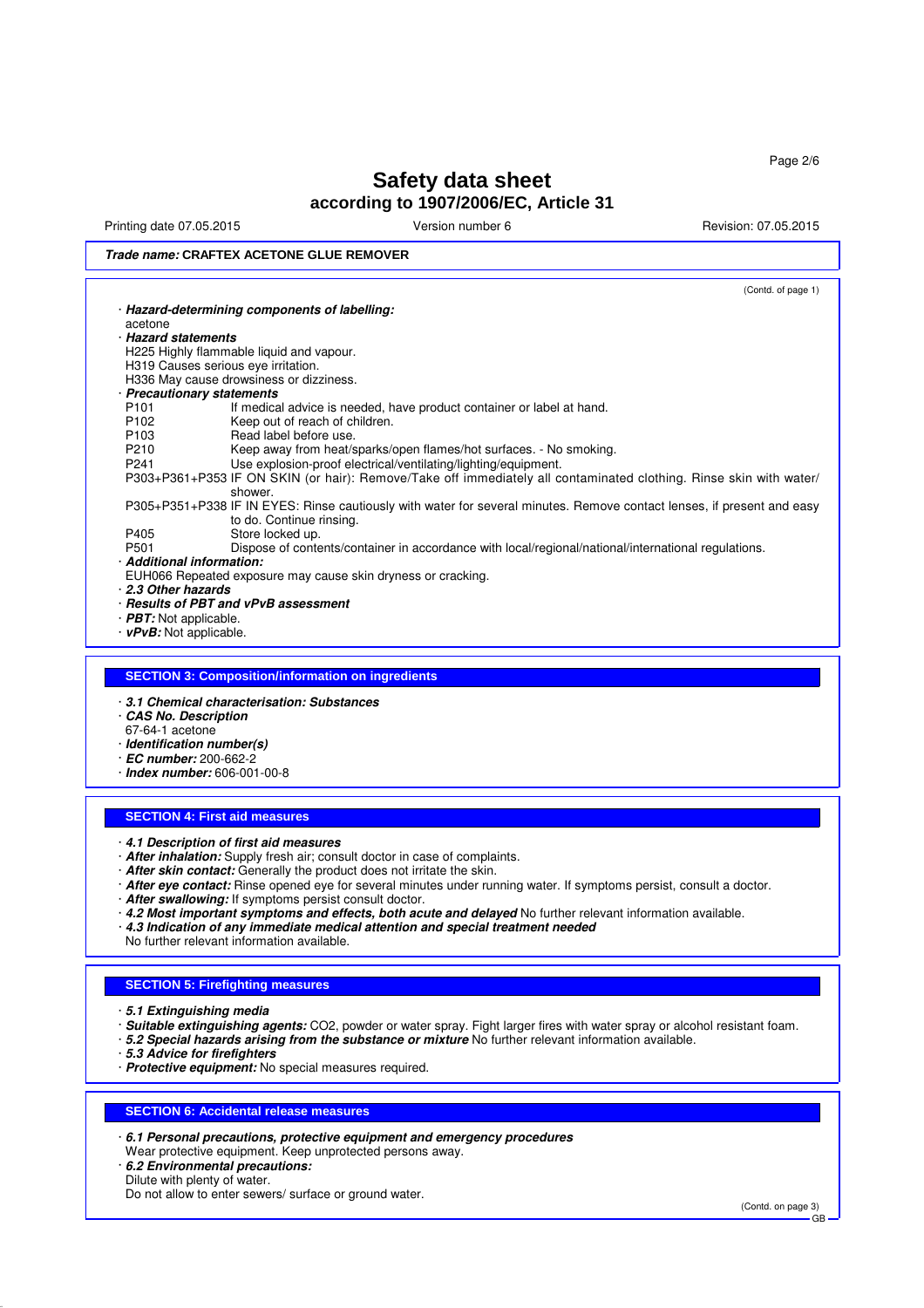Page 3/6

# **Safety data sheet according to 1907/2006/EC, Article 31**

Printing date 07.05.2015 **Principal and COVID-100** Version number 6 Revision: 07.05.2015

(Contd. of page 2)

### **Trade name: CRAFTEX ACETONE GLUE REMOVER**

| 6.3 Methods and material for containment and cleaning up:        |
|------------------------------------------------------------------|
| Absorb with liquid-binding material (sand diatomite acid binders |

rial (sand, diatomite, acid binders, universal binders, sawdust). Ensure adequate ventilation.

· **6.4 Reference to other sections**

See Section 7 for information on safe handling.

See Section 8 for information on personal protection equipment.

See Section 13 for disposal information.

### **SECTION 7: Handling and storage**

· **7.1 Precautions for safe handling** No special precautions are necessary if used correctly. · **Information about fire - and explosion protection:** Keep ignition sources away - Do not smoke.

Protect against electrostatic charges.

- · **7.2 Conditions for safe storage, including any incompatibilities**
- · **Storage:**
- · **Requirements to be met by storerooms and receptacles:** Store in a cool location.
- · **Information about storage in one common storage facility:** Not required.
- · **Further information about storage conditions:** Keep container tightly sealed.
- Store in cool, dry conditions in well sealed receptacles.

· **7.3 Specific end use(s)** No further relevant information available.

### **SECTION 8: Exposure controls/personal protection**

· **Additional information about design of technical facilities:** No further data; see item 7.

· **8.1 Control parameters**

- · **Ingredients with limit values that require monitoring at the workplace:**
- **67-64-1 acetone**

WEL Short-term value: 3620 mg/m<sup>3</sup>, 1500 ppm

Long-term value:  $1210 \text{ mg/m}^3$ , 500 ppm

- · **Additional information:** The lists valid during the making were used as basis.
- · **8.2 Exposure controls**
- · **Personal protective equipment:**
- · **General protective and hygienic measures:** Keep away from foodstuffs, beverages and feed. Immediately remove all soiled and contaminated clothing Wash hands before breaks and at the end of work.
- 
- Avoid contact with the eyes. Avoid contact with the eyes and skin.
- 
- · **Respiratory protection:** Not required.
- · **Protection of hands:**

The glove material has to be impermeable and resistant to the product/ the substance/ the preparation.

Due to missing tests no recommendation to the glove material can be given for the product/ the preparation/ the chemical mixture.

Selection of the glove material on consideration of the penetration times, rates of diffusion and the degradation

· **Material of gloves**

The selection of the suitable gloves does not only depend on the material, but also on further marks of quality and varies from manufacturer to manufacturer.

· **Penetration time of glove material**

The exact break through time has to be found out by the manufacturer of the protective gloves and has to be observed. (Contd. on page 4)

GB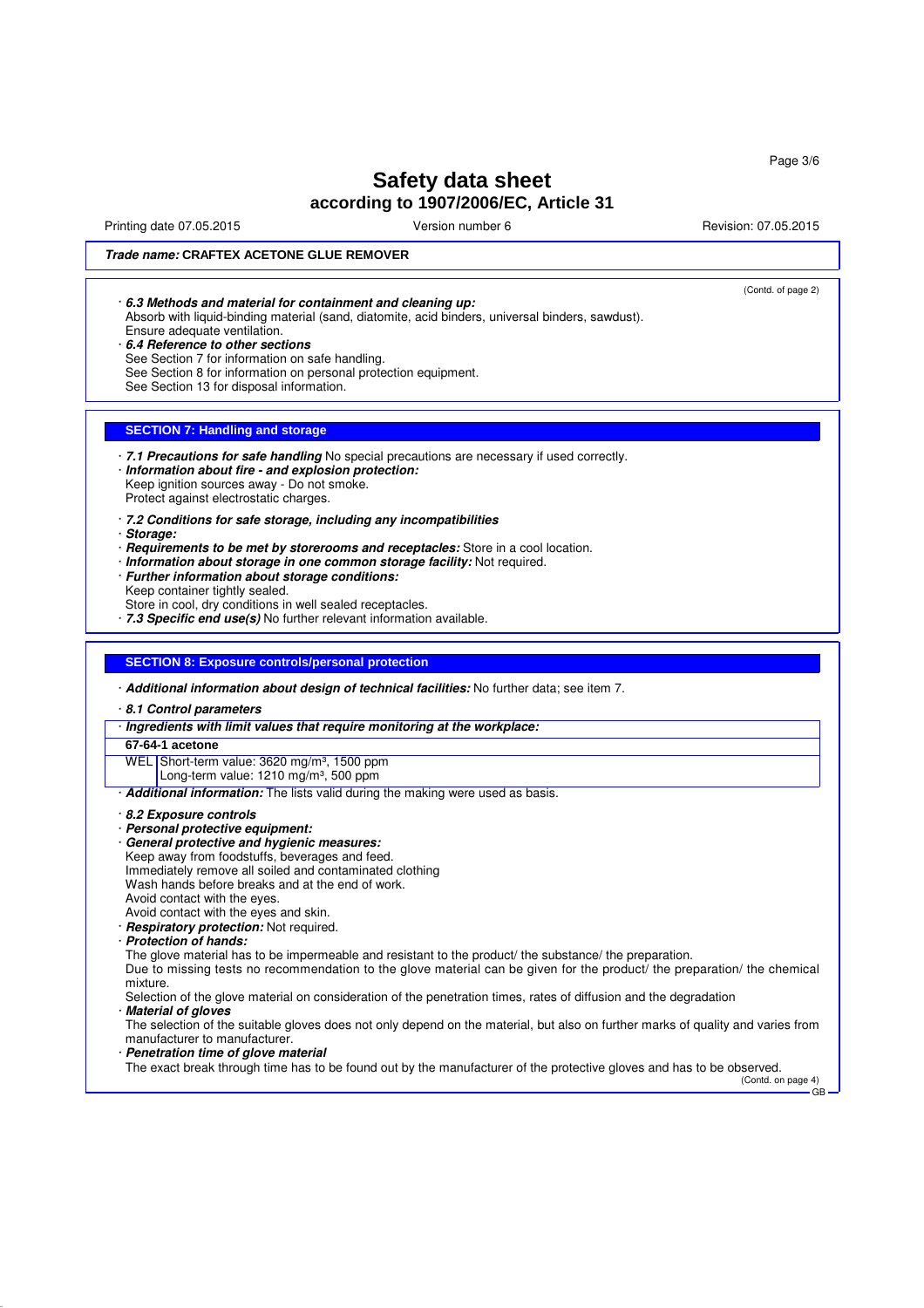Printing date 07.05.2015 **Version number 6** Revision: 07.05.2015 **Revision: 07.05.2015** 

**Trade name: CRAFTEX ACETONE GLUE REMOVER**

| · Eye protection:                                                                   | (Contd. of page 3)                                                                             |
|-------------------------------------------------------------------------------------|------------------------------------------------------------------------------------------------|
| Tightly sealed goggles                                                              |                                                                                                |
| <b>SECTION 9: Physical and chemical properties</b>                                  |                                                                                                |
| · 9.1 Information on basic physical and chemical properties                         |                                                                                                |
| · General Information<br>· Appearance:                                              |                                                                                                |
| Form:                                                                               | Liquid                                                                                         |
| Colour:                                                                             | Clear                                                                                          |
| · Odour:                                                                            | Characteristic                                                                                 |
| Odour threshold:                                                                    | Not determined.                                                                                |
| · pH-value:                                                                         | Not determined.                                                                                |
| Change in condition<br>Melting point/Melting range:<br>Boiling point/Boiling range: | 94.7 ℃<br>55 °C                                                                                |
| · Flash point:                                                                      | $-19^{\circ}$ C                                                                                |
| · Flammability (solid, gaseous):                                                    | Not applicable.                                                                                |
| · Ignition temperature:                                                             | 465 °C                                                                                         |
| · Decomposition temperature:                                                        | Not determined.                                                                                |
| · Self-igniting:                                                                    | Not determined.                                                                                |
| · Danger of explosion:                                                              | Product is not explosive. However, formation of explosive air/vapour mixtures are<br>possible. |
| · Explosion limits:                                                                 |                                                                                                |
| Lower:                                                                              | 2.6 Vol %                                                                                      |
| Upper:                                                                              | 13 Vol %                                                                                       |
| · Vapour pressure at 20 °C:                                                         | 233 hPa                                                                                        |
| Density at 20 °C:                                                                   | $0.79$ g/cm <sup>3</sup>                                                                       |
| · Relative density                                                                  | Not determined.                                                                                |
| · Vapour density                                                                    | Not determined.                                                                                |
| · Evaporation rate                                                                  | Not determined.                                                                                |
| · Solubility in / Miscibility with<br>water:                                        | Fully miscible.                                                                                |
| · Partition coefficient (n-octanol/water): Not determined.                          |                                                                                                |
| · Viscosity:                                                                        |                                                                                                |
| Dynamic:                                                                            | Not determined.                                                                                |
| <b>Kinematic:</b>                                                                   | Not determined.                                                                                |
| Organic solvents:                                                                   | 100.0%                                                                                         |
| · 9.2 Other information                                                             | No further relevant information available.                                                     |

### **SECTION 10: Stability and reactivity**

· **10.1 Reactivity**

· **10.2 Chemical stability**

· **Thermal decomposition / conditions to be avoided:** No decomposition if used according to specifications.

· **10.3 Possibility of hazardous reactions** No dangerous reactions known.

· **10.4 Conditions to avoid** No further relevant information available.

· **10.5 Incompatible materials:** No further relevant information available.

(Contd. on page 5)

GB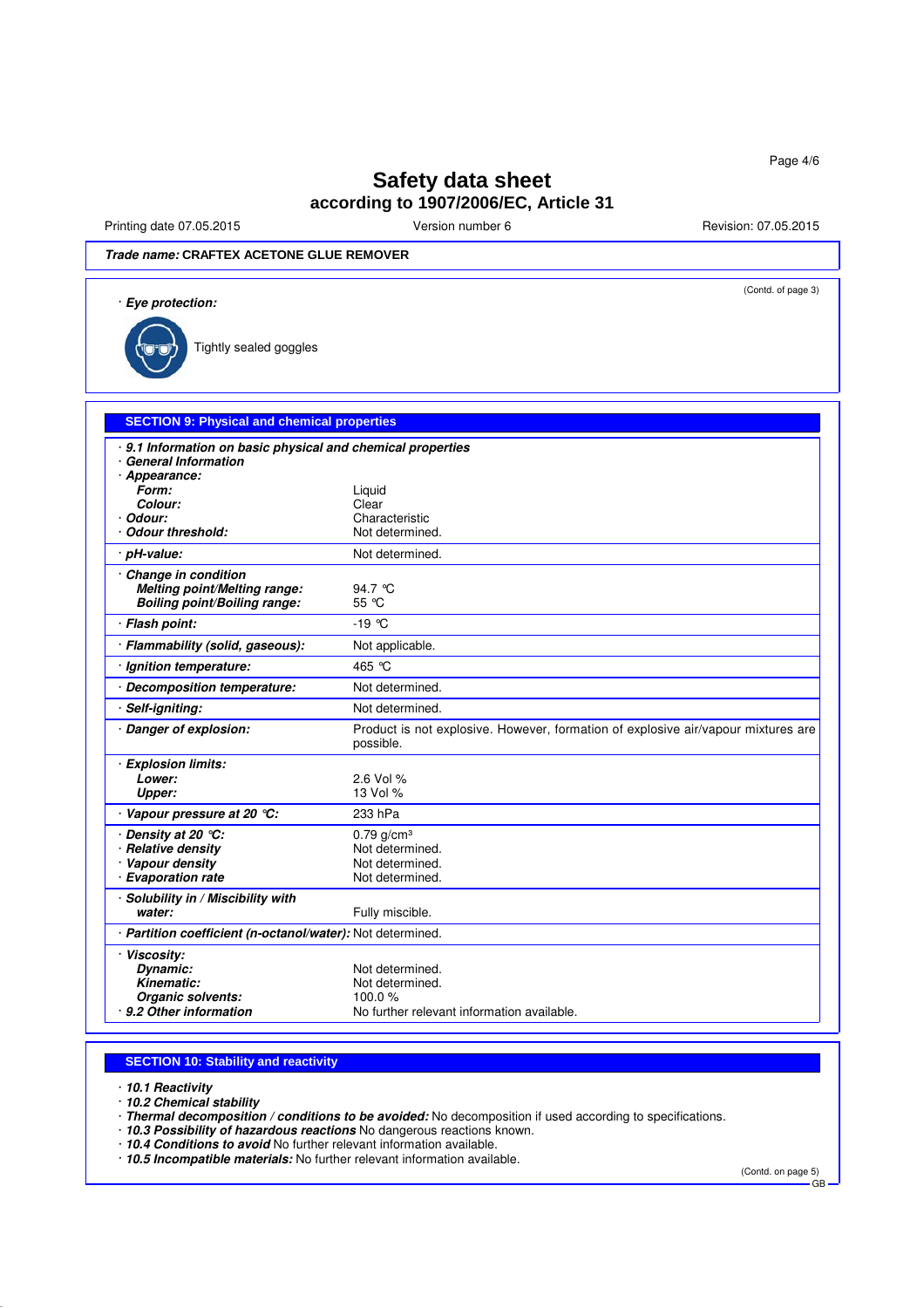Printing date 07.05.2015 **Principal and COVID-100** Version number 6 Revision: 07.05.2015

(Contd. of page 4)

### **Trade name: CRAFTEX ACETONE GLUE REMOVER**

### · **10.6 Hazardous decomposition products:** No dangerous decomposition products known.

### **SECTION 11: Toxicological information**

- · **11.1 Information on toxicological effects**
- · **Acute toxicity:**

#### · **LD/LC50 values relevant for classification:**

|             | 67-64-1 acetone |                                                                                  |
|-------------|-----------------|----------------------------------------------------------------------------------|
| Oral LD50   |                 |                                                                                  |
| Dermal LD50 |                 | LD50 5800 mg/kg (rat)<br>LD50 20000 mg/kg (rabbit)<br>LC50/96 h 8300 mg/l (fish) |
|             |                 |                                                                                  |

· **Primary irritant effect:**

· **on the skin:** No irritant effect.

· **on the eye:** Irritating effect.

· **Sensitisation:** No sensitising effects known.

### **SECTION 12: Ecological information**

- · **12.1 Toxicity**
- · **Aquatic toxicity:**
- **67-64-1 acetone**

EC50/48 h 10 mg/l (daphnia)

- · **12.2 Persistence and degradability** No further relevant information available.
- · **12.3 Bioaccumulative potential** No further relevant information available.
- · **12.4 Mobility in soil** No further relevant information available.
- · **Additional ecological information:**
- · **General notes:**

Water hazard class 1 (German Regulation) (Assessment by list): slightly hazardous for water

- Do not allow undiluted product or large quantities of it to reach ground water, water course or sewage system.
- · **12.5 Results of PBT and vPvB assessment**
- · **PBT:** Not applicable.
- · **vPvB:** Not applicable.
- · **12.6 Other adverse effects** No further relevant information available.

#### **SECTION 13: Disposal considerations**

· **13.1 Waste treatment methods**

· **Recommendation** Must not be disposed together with household waste. Do not allow product to reach sewage system.

· **Uncleaned packaging:**

- · **Recommendation:** Disposal must be made according to official regulations.
- · **Recommended cleansing agents:** Water, if necessary together with cleansing agents.

| · 14.1 UN-Number             |                |  |
|------------------------------|----------------|--|
| · ADR, IMDG, IATA            | UN1090         |  |
| 14.2 UN proper shipping name |                |  |
| · ADR                        | 1090 ACETONE   |  |
| · IMDG, IATA                 | <b>ACETONE</b> |  |